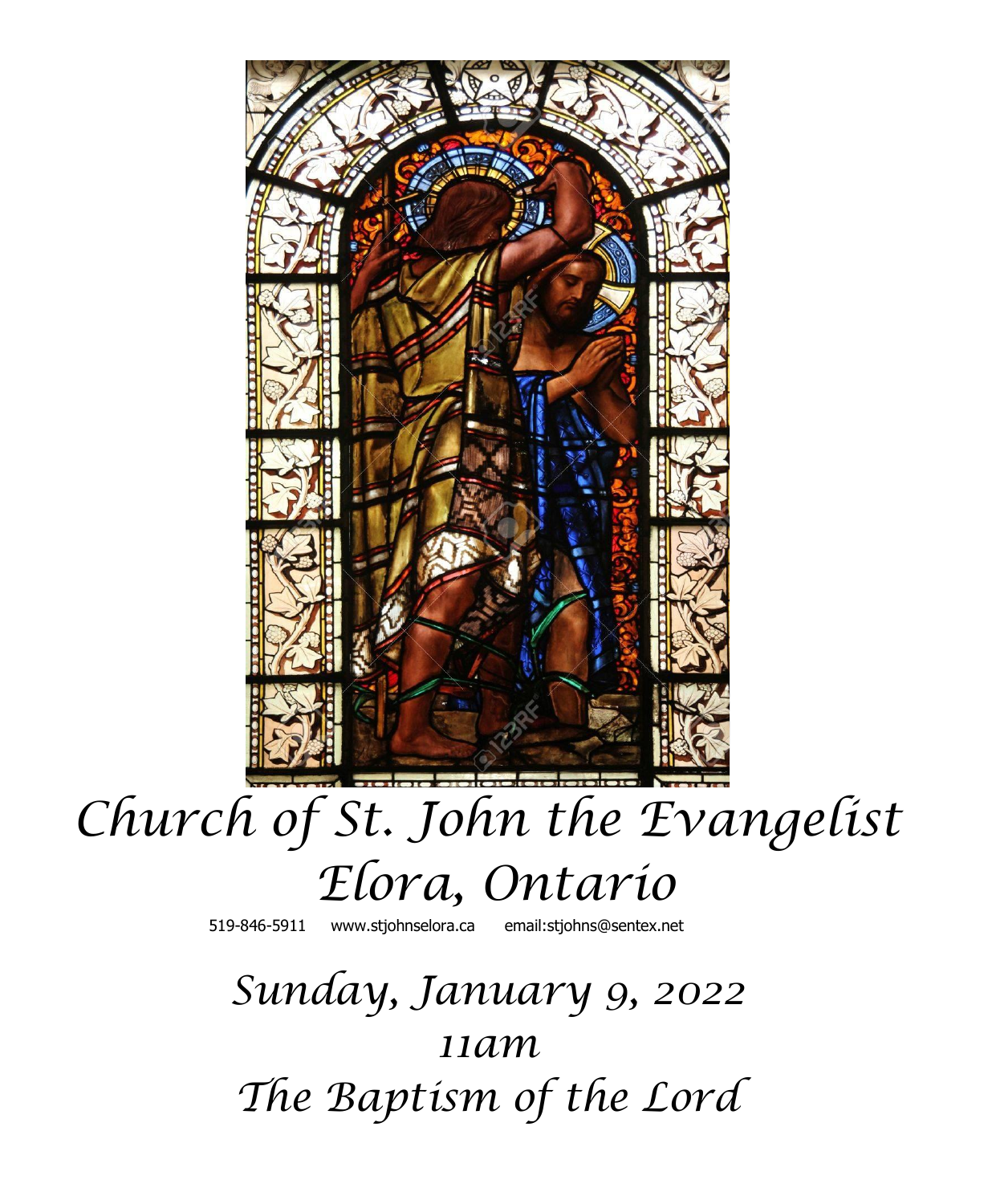# **The Baptism of the Lord January 9, 2022**

# **11:00 am Choral Mattins (BCP)**

*This service is live-streamed from St. John's according to Diocesan guidelines (January 4) with not more than ten people in the building. We trust that you are keeping safe, grounded and connected in your faith this week. May you be blessed as you join us in offering our prayers and praises to the glory of God on the Baptism of the Lord.*

*--------------------------------------------- St. John's church sits on the traditional unceded territories of the Attawandaron, Mississauga, and Haudenosaunee First Nations. These lands are covered by the Between the Lakes Treaty and the Haldemand land grant. These lands are also part of The Dish With One Spoon Treaty, all subsequent newcomers have been invited into this treaty in the spirit of peace, friendship and respect. Today this land is home to many diverse Inuit, Metis and First Nations peoples.*

*"The earth shall be filled with the knowledge of the glory of the Lord, as the waters cover the sea."*

– Habakkuk 2.4

Minister: Dearly beloved, the Scripture moveth us in sundry places to acknowledge and confess our manifold sins and wickedness; and that we should not dissemble nor cloke them before the face of Almighty God our heavenly Father; but confess them with an humble, lowly, penitent, and obedient heart; to the end that we may obtain forgiveness of the same, by his infinite goodness and mercy. And although we ought at all times humbly to acknowledge our sins before God; yet ought we most chiefly so to do, when we assemble and meet together to render thanks for the great benefits that we have received at his hands, to set forth his most worthy praise, to hear his most holy Word, and to ask those things which are requisite and necessary, as well for the body as the soul. Wherefore I pray and beseech you, as many as are here present, to accompany me with a pure heart and humble voice unto the throne of the heavenly grace.

*(you may kneel or sit for prayer)*

Minister: ALMIGHTY and most merciful Father,

All: **We have erred and strayed from thy ways like lost sheep, we have followed too much the devices and desires of our own hearts, we have offended against thy holy laws, we have left undone those things which we ought to have done, and we have done those things which we ought not to have done; and there is no health in us. But thou, O Lord, have mercy upon us, miserable offenders. Spare thou them, O God, which confess their faults. Restore thou them that are penitent; according to thy promises declared unto humankind in Christ Jesu our Lord. And grant, O most merciful**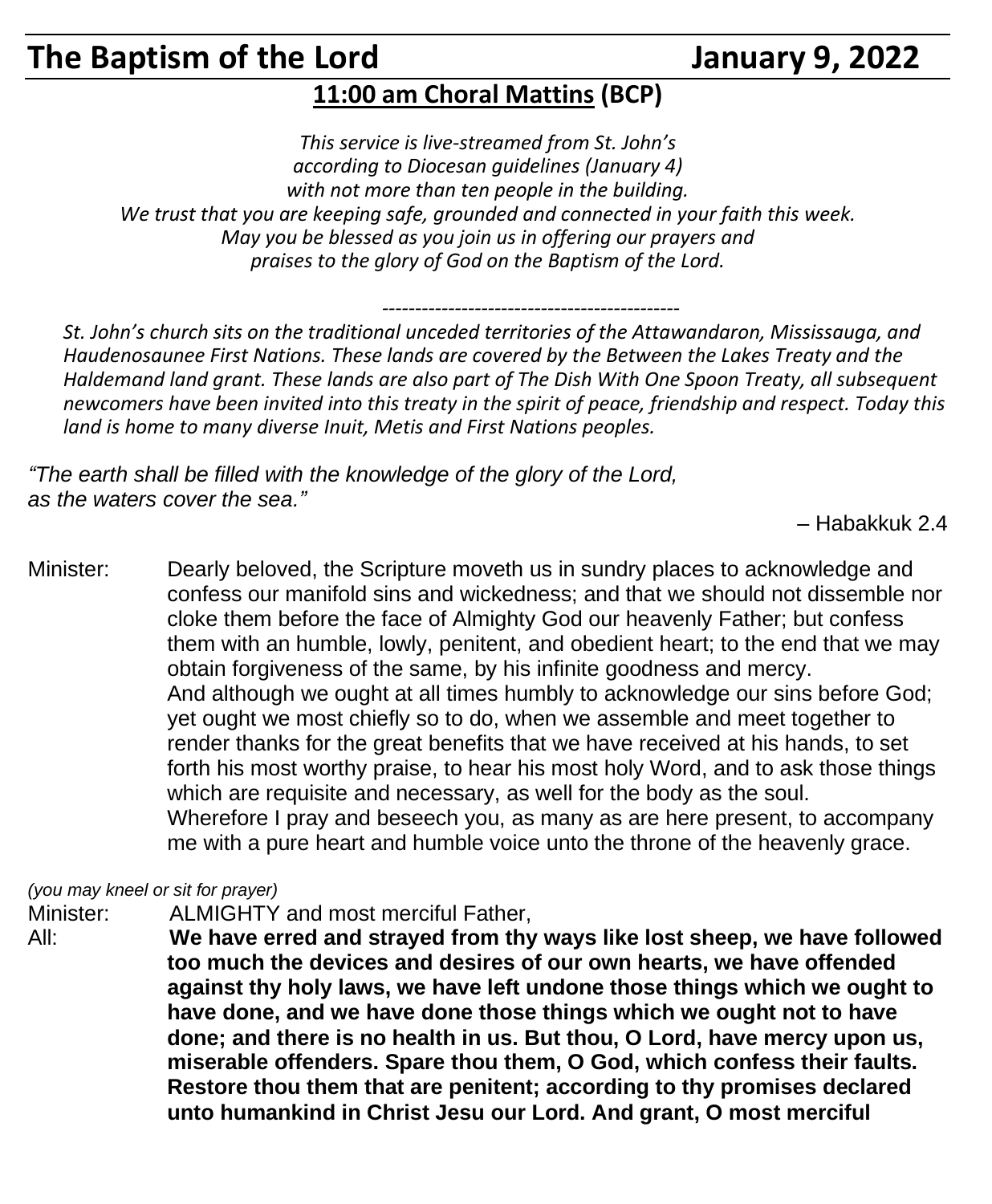**Father, for his sake, that we may hereafter live a godly, righteous, and sober life, to the glory of thy holy Name. Amen.**

Minister: Almighty God, the Father of our Lord Jesus Christ, who desireth not the death of a sinner, but rather that they may turn from their wickedness, and live, hath given power and commandment to his ministers, to declare and pronounce to his people, being penitent, the absolution and remission of their sins. God pardoneth and absolveth all them that truly repent and unfeignedly believe his holy Gospel. Wherefore we beseech him to grant us true repentance and his Holy Spirit, that

those things may please him which we do at this present, and that the rest of our life hereafter may be pure and holy; so that at the last we may come to his eternal joy; through Jesus Christ our Lord. **Amen.**

*Responses are sung.*

- Minister: **O LORD**, open thou our lips;
- Singers: **And our mouth shall show forth thy praise.**
- Minister: **O God, make speed to save us;**
- Singers: **O Lord, make haste to help us.**
- Minister: Glory be to the Father, and to the Son, and to the Holy Ghost;
- Singers: **as it was in the beginning, is now, and ever shall be, world without end. Amen.**
- Minister: Praise ye the Lord;
- Singers: **The Lord's Name be praised.**

#### **Canticle Jubilate Deo Arthur Sullivan Canticle Jubilate Deo**

*O be joyful in the Lord, all ye lands; serve the Lord with gladness and come before his presence with a song. Be ye sure that the Lord he is God: it is he that hath made us and not we ourselves; we are his people, and the sheep of his pasture.*

*O go your way into his gates with thanksgiving,*

*and into his courts with praise.*

*be thankful unto him and speak good of his name.*

*For the Lord is gracious, His mercy is everlasting;*

*and his truth endureth from generation to generation.*

### **FIRST LESSON**

Isaiah 43.1-7

But now thus says the Lord, he who created you, O Jacob, he who formed you, O Israel: Do not fear, for I have redeemed you; I have called you by name, you are mine. When you pass through the waters, I will be with you; and through the rivers, they shall not overwhelm you; when you walk through fire you shall not be burned, and the flame shall not consume you. For I am the Lord your God, the Holy One of Israel, your Saviour. I give Egypt as your ransom, Ethiopia and Seba in exchange for you. Because you are precious in my sight, and honoured,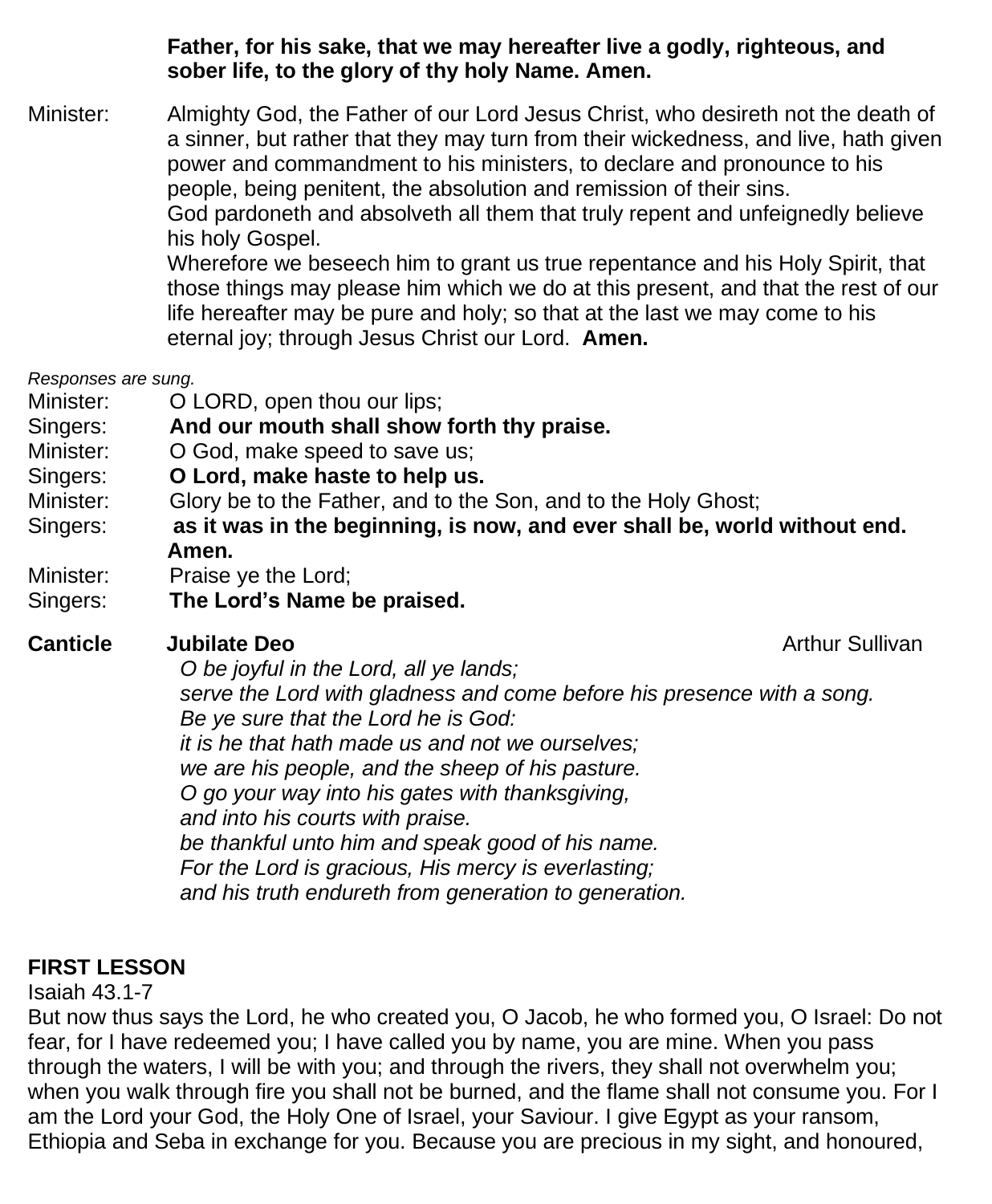and I love you, I give people in return for you, nations in exchange for your life. Do not fear, for I am with you; I will bring your offspring from the east, and from the west I will gather you; I will say to the north, "Give them up," and to the south, "Do not withhold; bring my sons from far away and my daughters from the end of the earth - everyone who is called by my name, whom I created for my glory, whom I formed and made."

**Psalm 29** (sung by quartet)

Ascribe unto the Lord, O ye mighty, ascribe unto the Lord worship and strength.

Give unto the Lord the honour due unto his Name; worship the Lord with holy worship.

The voice of the Lord is upon the waters; it is the glorious God that maketh the thunder, even the Lord upon many waters.

The voice of the Lord is might in operation; the voice of the Lord is a glorious voice.

The voice of the Lord breaketh the cedar trees; yea, the Lord breaketh the cedars of Lebanon.

He maketh Lebanon to skip like a calf, and Sirion like a young ox.

The voice of the Lord divideth the flames of fire; the voice of the Lord shaketh the wilderness; yea, the Lord shaketh the wilderness of Kadesh.

The voice of the Lord maketh the hinds to bring forth young, and strippeth bare the forests: in his temple doth every thing speak of his honour.

The Lord sitteth above the water-flood. and the Lord remaineth a King for ever.

The Lord shall give strength unto his people; the Lord shall give his people the blessing of peace.

Glory be to the Father, and to the Son, and to the Holy Ghost; as it was in the beginning, is now, and ever shall be, world without end. Amen.

#### **SECOND LESSON**

Luke 3:15-17, 21-22

As the people were filled with expectation, and all were questioning in their hearts concerning John, whether he might be the Messiah, John answered all of them by saying, "I baptize you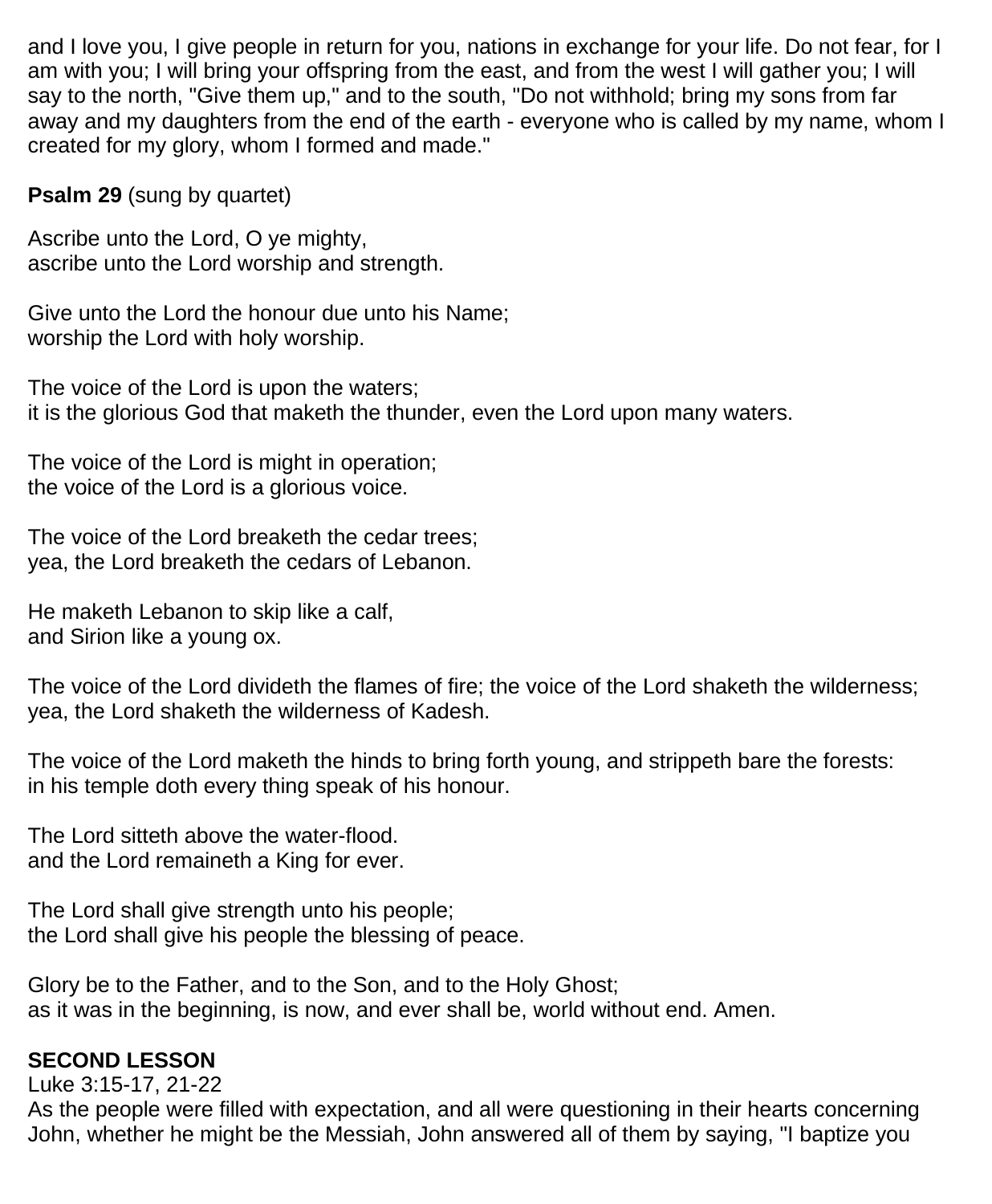with water; but one who is more powerful than I is coming; I am not worthy to untie the thong of his sandals. He will baptize you with the Holy Spirit and fire. His winnowing fork is in his hand, to clear his threshing floor and to gather the wheat into his granary; but the chaff he will burn with unquenchable fire." Now when all the people were baptized, and when Jesus also had been baptized and was praying, the heaven was opened, and the Holy Spirit descended upon him in bodily form like a dove. And a voice came from heaven, "You are my Son, the Beloved; with you I am well pleased."

Minister: I believe in God

All: **the Father Almighty, maker of heaven and earth: and in Jesus Christ his only Son our Lord, who was conceived by the Holy Ghost, born of the Virgin Mary, suffered under Pontius Pilate, was crucified, dead, and buried: He descended into hell; the third day he rose again from the dead; He ascended into heaven, and sitteth on the right hand of God the Father Almighty; from thence he shall come to judge the quick and the dead. I believe in the Holy Ghost; the holy Catholic Church; the communion of saints; the forgiveness of sins; the resurrection of the body, and the life everlasting. Amen.**

| Responses are sung. |                                                                              |
|---------------------|------------------------------------------------------------------------------|
| Minister:           | The Lord be with you;                                                        |
| Singers:            | And with thy spirit.                                                         |
| Minister.           | Let us pray.                                                                 |
| Singers:            | Lord, have mercy upon us.                                                    |
|                     | Christ, have mercy upon us.                                                  |
|                     | Lord, have mercy upon us.                                                    |
| All:                | OUR Father who art in heaven, hallowed be thy Name, thy kingdom come,        |
|                     | thy will be done, on earth as it is in heaven. Give us this day our daily    |
|                     | bread; and forgive us our trespasses, as we forgive them that trespass       |
|                     | against us; and lead us not into temptation, but deliver us from evil. Amen. |
| Minister:           | O Lord, show thy mercy upon us;                                              |
| Singers:            | And grant us thy salvation.                                                  |
| Minister:           | O Lord, save the Queen;                                                      |
| Singers:            | And mercifully hear us when we call upon thee.                               |
| Minister:           | Endue thy Ministers with righteousness;                                      |
| Singers:            | And make thy chosen people joyful.                                           |
| Minister:           | O Lord, save thy people;                                                     |
| Singers:            | And bless thine inheritance.                                                 |
| Minister:           | Give peace in our time, O Lord;                                              |
| Singers:            | And evermore mightily defend us.                                             |
| Minister:           | O God, make clean our hearts within us;                                      |
| Singers:            | And take not thy Holy Spirit from us.                                        |
|                     |                                                                              |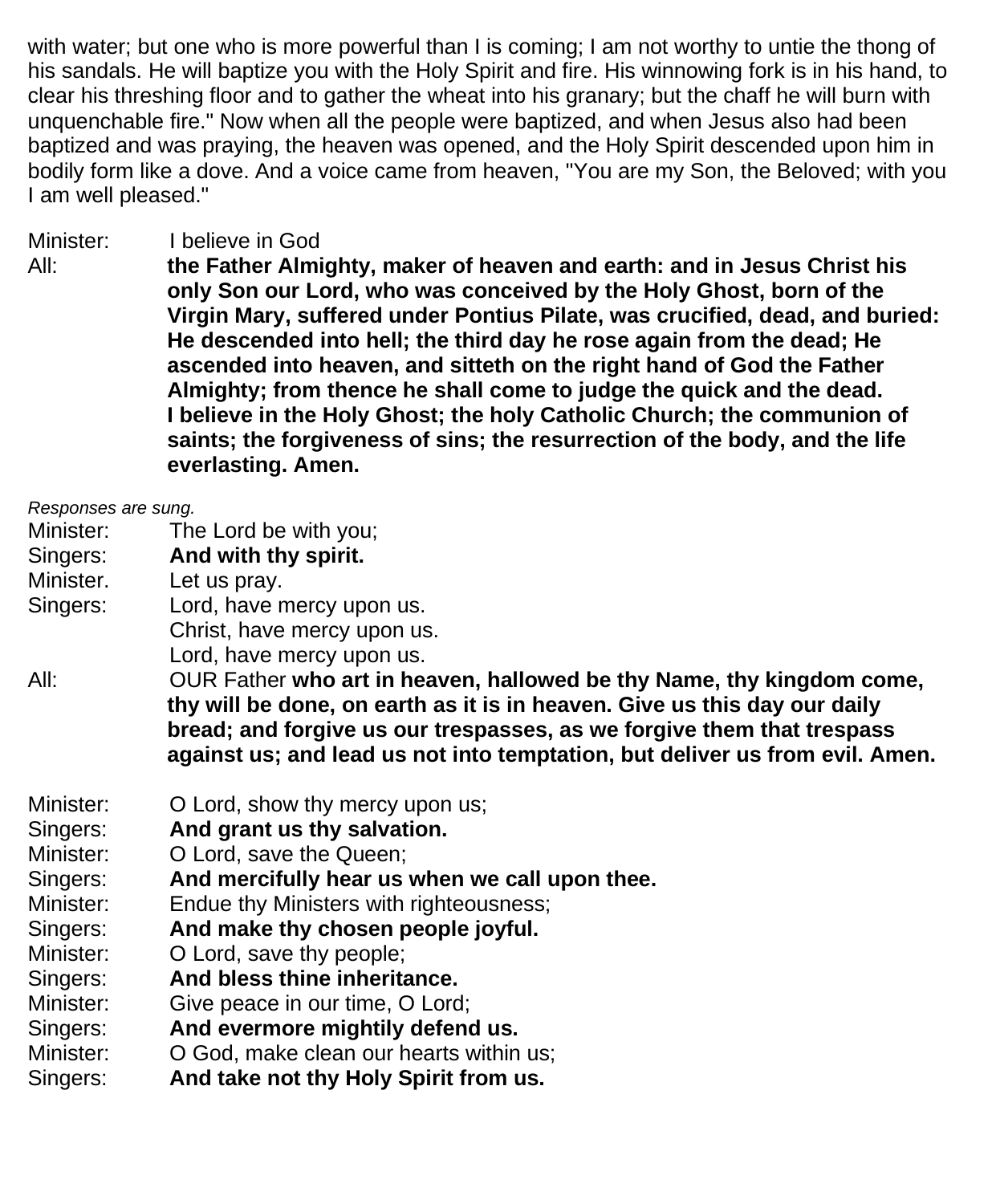#### Collect for the Day

 O Heavenly Father, whose blessed Son Jesus Christ did take our nature upon him, and was baptized for our sakes in the river Jordan: Mercifully grant that we being regenerate and made thy children by adoption and grace, may also be partakers of thy Holy Spirit; through him whom thou didst send to be our Saviour and Redeemer, even the same thy Son Jesus Christ our Lord. **Amen.**

#### The Second Collect, for Peace.

O God, who art the author of peace and lover of concord, in knowledge of whom standeth our eternal life, whose service is perfect freedom: Defend us thy humble servants in all assaults of our enemies; that we, surely trusting in thy defence, may not fear the power of any adversaries; through the might of Jesus Christ our Lord. **Amen.**

#### The Third Collect, for Grace.

O LORD our heavenly Father, Almighty and everlasting God, who hast safely brought us to the beginning of this day: Defend us in the same with thy mighty power; and grant that this day we fall into no sin, neither run into any kind of danger; but that all our doings may be ordered by thy governance, to do always that is righteous in thy sight; through Jesus Christ our Lord. **Amen.**

#### **Hymn 628** (v 1,2,7) **O Love How Deep**

| O love, how deep, how broad, how high!         | God sent no angel to our race,           |
|------------------------------------------------|------------------------------------------|
| It fills the heart with ecstasy,               | of higher or of lower place,             |
| that God, the Son of God.                      | but wore the robe of human frame for us. |
| should take our mortal form for mortals' sake. | and to this lost world came.             |

*To God whose boundless love has won salvation for us through the Son, to God the Father, glory be both now and through eternity.*

**Homily** Rev'd Canon Paul Walker

**Anthem Sicut cervus Giovanni Pierluigi da Palestrina Anthem Giovanni Pierluigi da Palestrina**  Like as the hart desire the waterbrooks, so longeth my after Thee, O God.

Closing Prayers for the church, the community, and the world. *(you may sit for the prayers)*

A Prayer of Saint Chrysostom.

ALMIGHTY God, who hast given us grace at this time with one accord to make our common supplications unto thee; and dost promise that when two or three are gathered together in thy Name thou wilt grant their requests: Fulfil now, O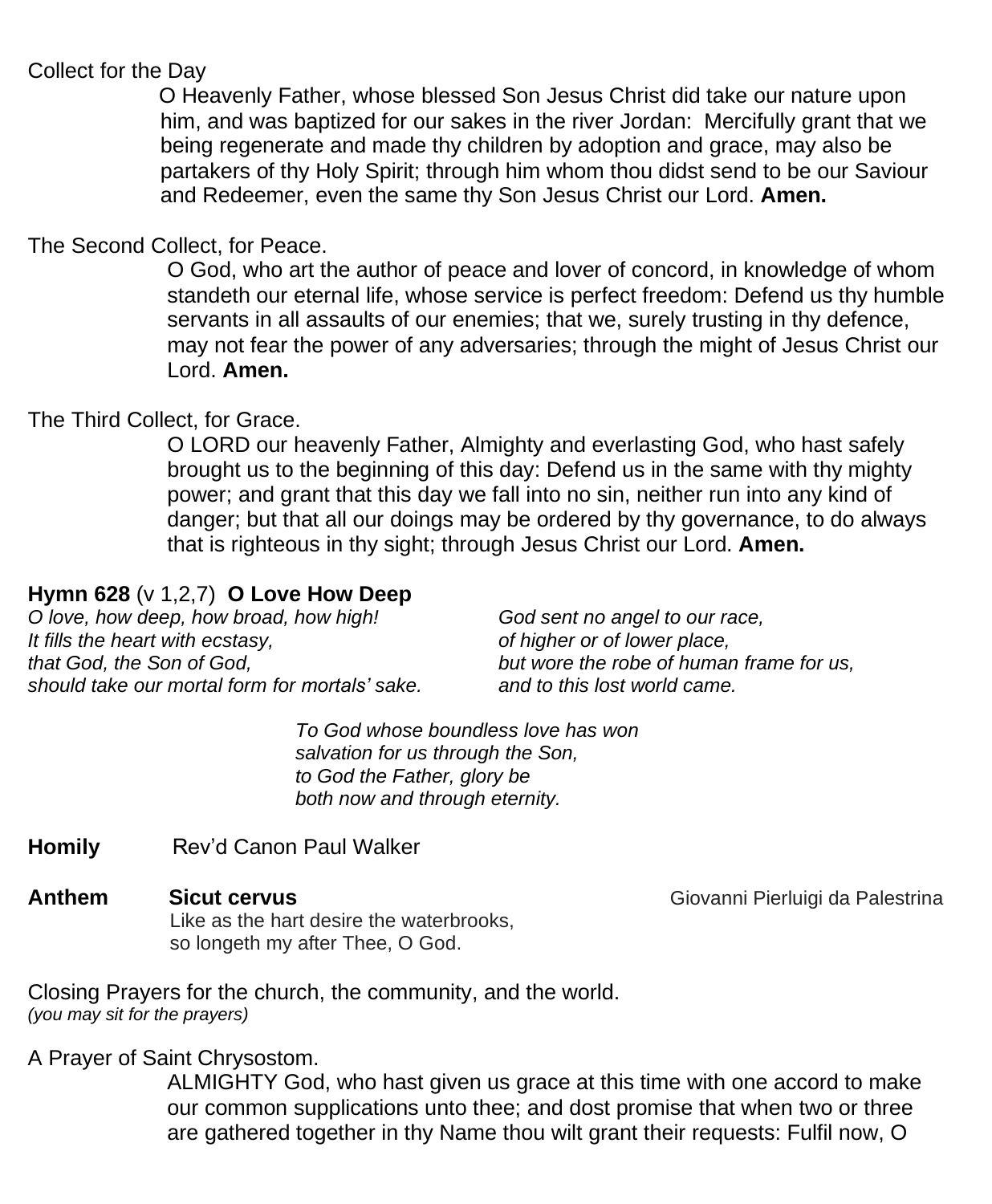Lord, the desires and petitions of thy servants, as may be most expedient for them; granting us in this world knowledge of thy truth, and in the world to come life everlasting. **Amen.**

The Grace **May the grace of our Lord Jesus Christ, the love of God, and the fellowship of the Holy Spirit, be with us all evermore. Amen.**

#### **POSTLUDE** Little Prelude and Fugue in G minor **COSTLUDE** JS Bach

Flowers are given to the glory of God in loving memory of Pam Walker, from Paul; and in loving *memory of Patricia Griffiths who died on January 2, 2022.*

#### *Contact Elaine Dightam if you would like to give flowers in memory of loved ones who have died, or in thanksgiving for an anniversary, birthday or event. You can contact Elaine at 519-843-5091*

| Readers           | Christina Stelmacovich and Lanny Fleming                               |
|-------------------|------------------------------------------------------------------------|
| <b>Singers</b>    | Janelle Santi, Christina Stelmacovich, Lanny Fleming, Michael Cressman |
| Flower Guild      | Sylvia Arthur                                                          |
| <b>Technician</b> |                                                                        |

## **ANNOUNCEMENTS JANUARY 9, 2022**

#### **Pastoral Care**

If you know of someone in need of pastoral care, please contact a member of the clergy directly.

#### **Keeping in Touch**

Each week copies of the Order of Service and Sermon Text notes are mailed or hand delivered to a group of people who do not have access to a computer and may not be able to attend in-person services because of health restrictions. If you know of someone who needs to be included on this list please contact Susan Edwards through the office at 519-846-5911.

#### **Community Meal Program**

On Tuesday January 11th St. John's is providing kitchen space for a hot meal to be prepared for people in the community. It will be available for pick up and take out at the Elora Centre for the Arts. This is offered on the second and fourth Tuesday of every month and is carried out in strict compliance with diocesan and public health guidelines.

#### **New Guidelines**

Last Tuesday the Bishop issued new guidelines for ministry in all churches in the Diocese of Niagara. Presently, clergy, staff and volunteers are working from home except for essential tasks that require them to access church buildings. All indoor weddings and funerals are postponed. All meetings and faith formation groups meet online.